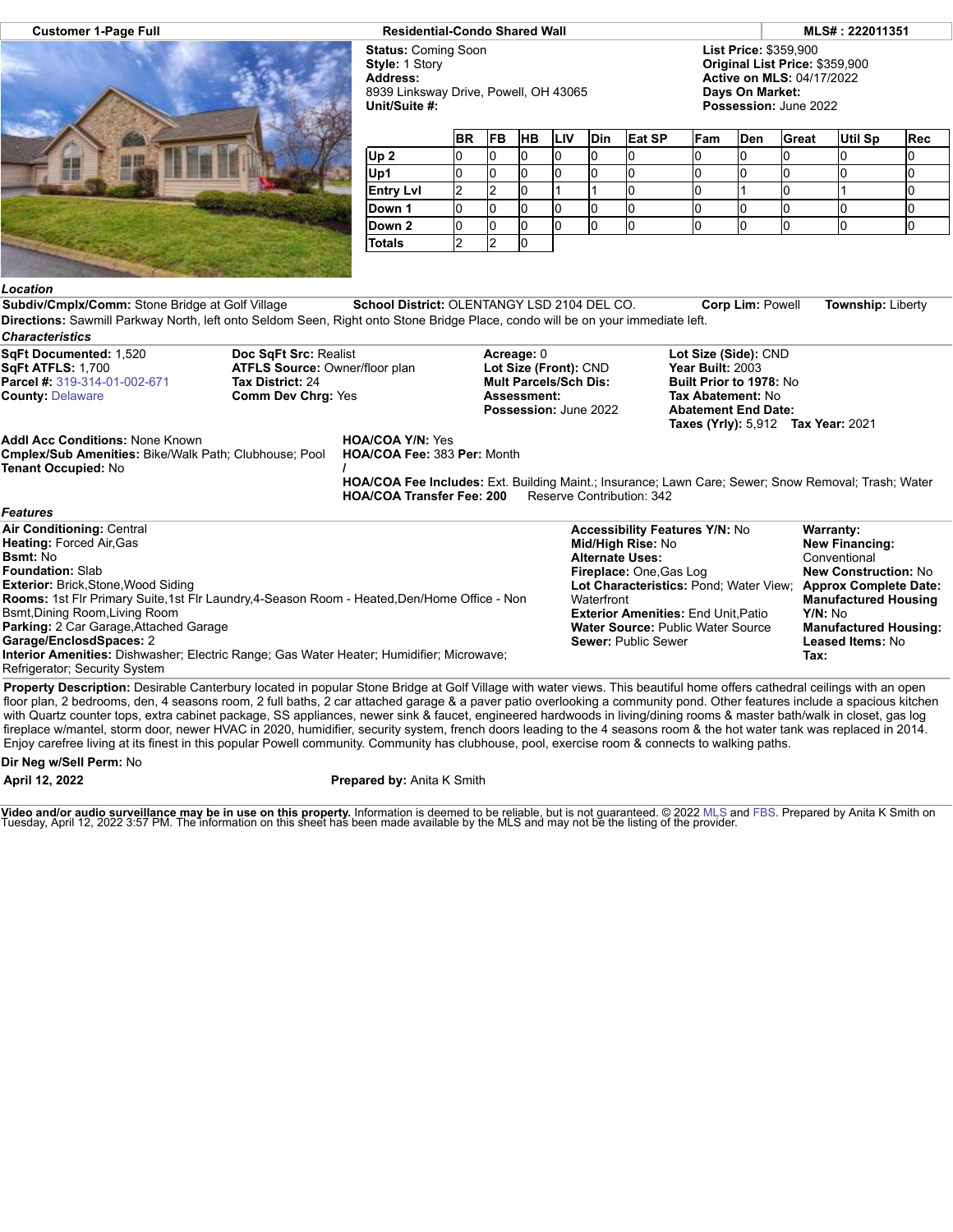

**Front of home**



**Canterbury** 





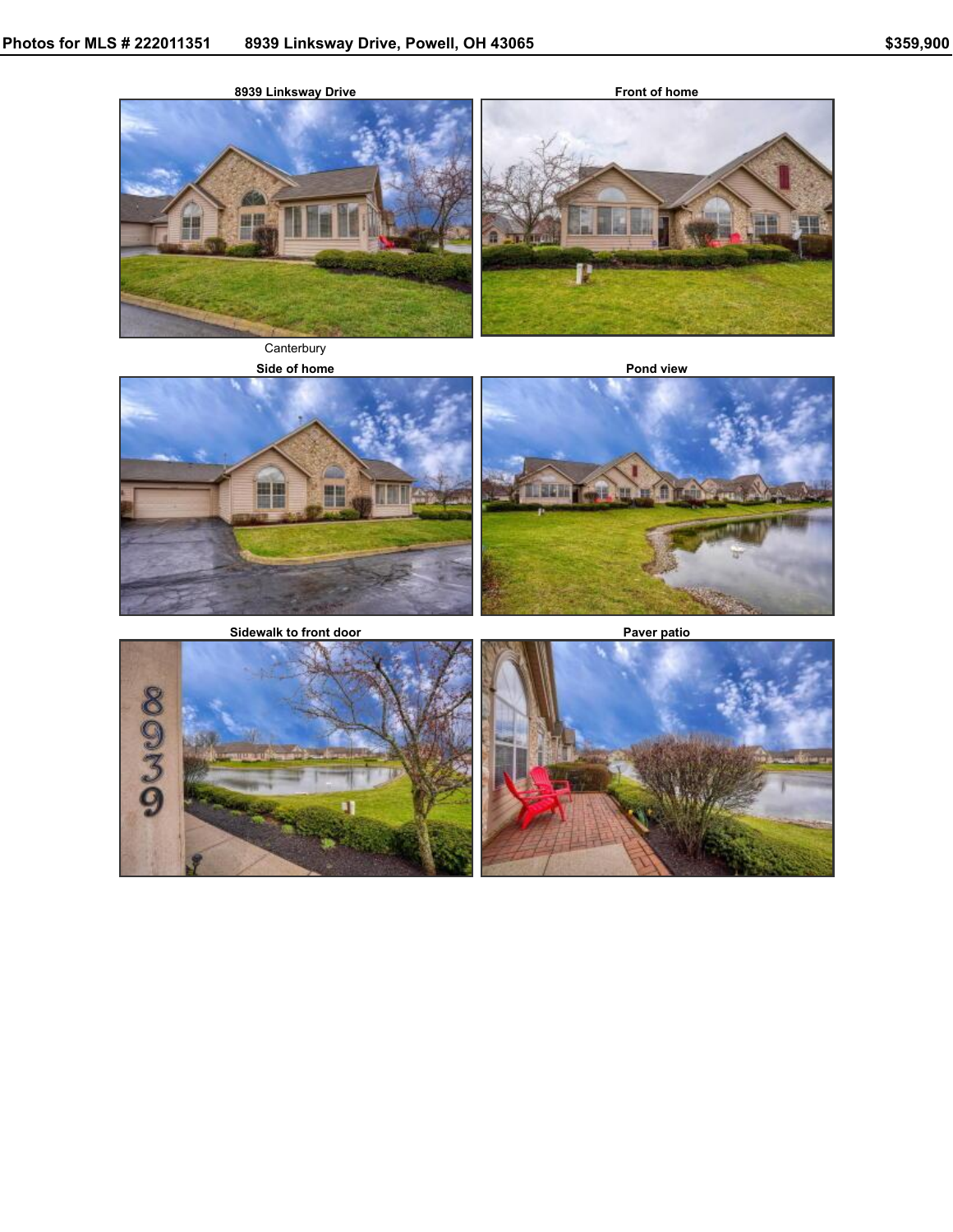





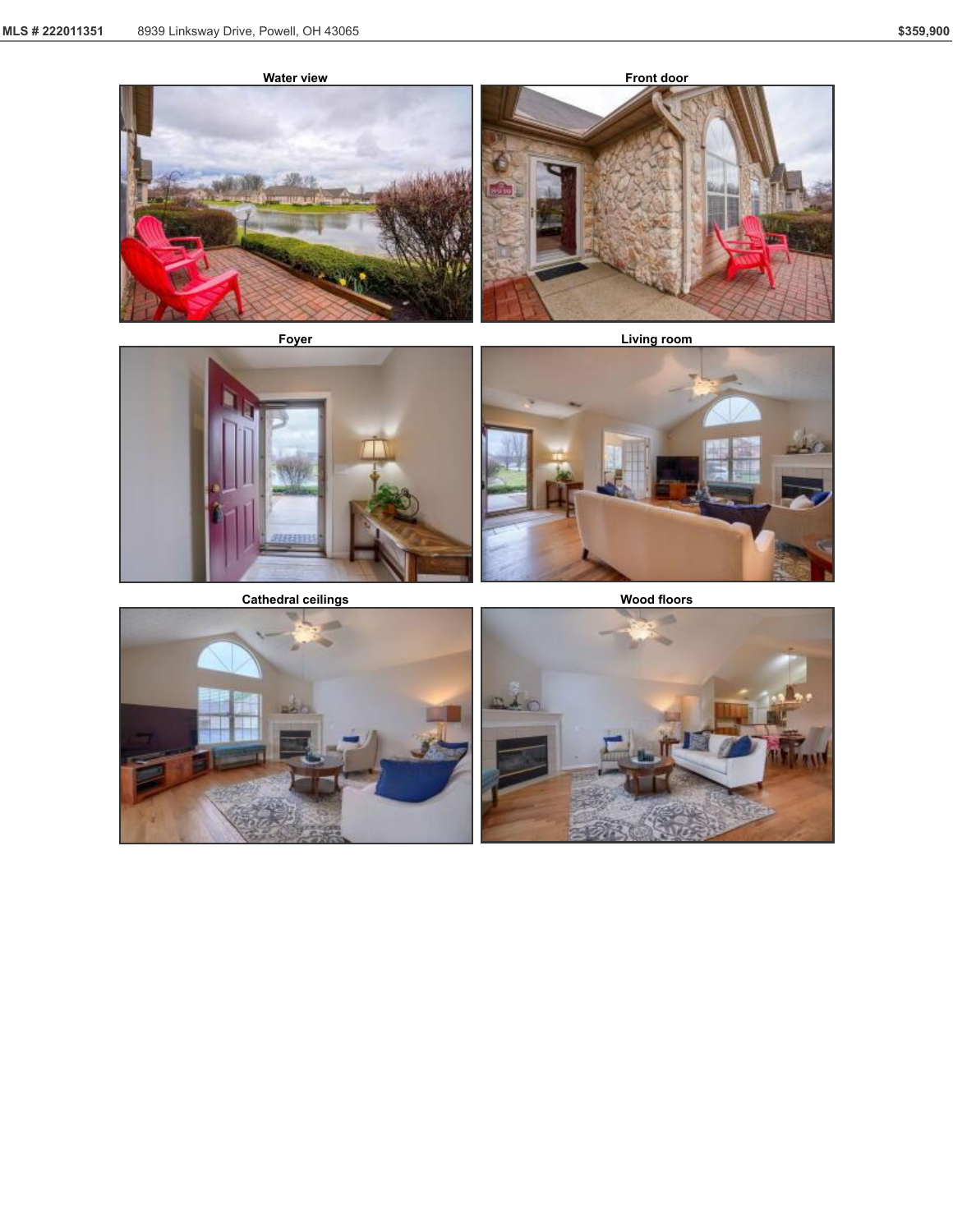





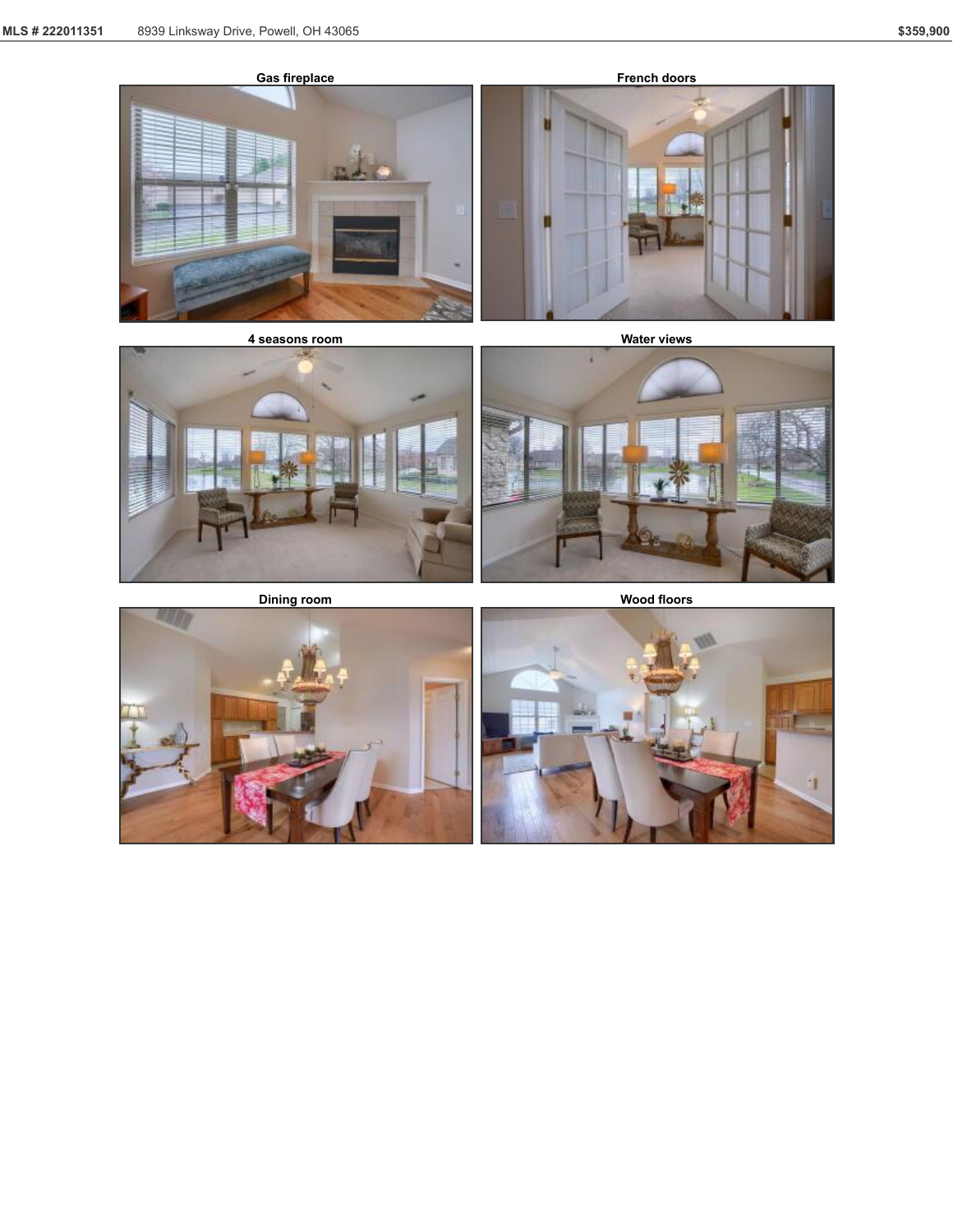











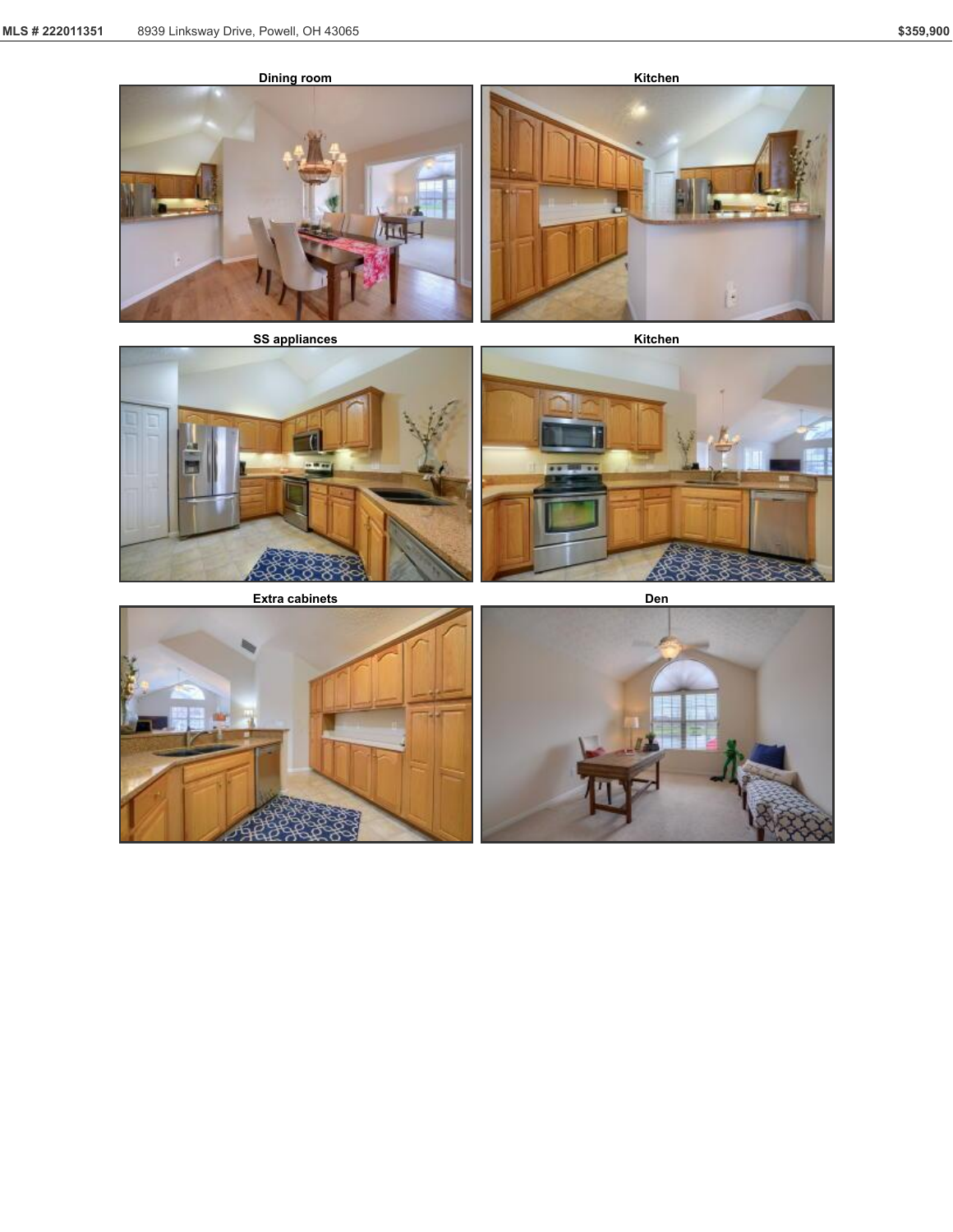





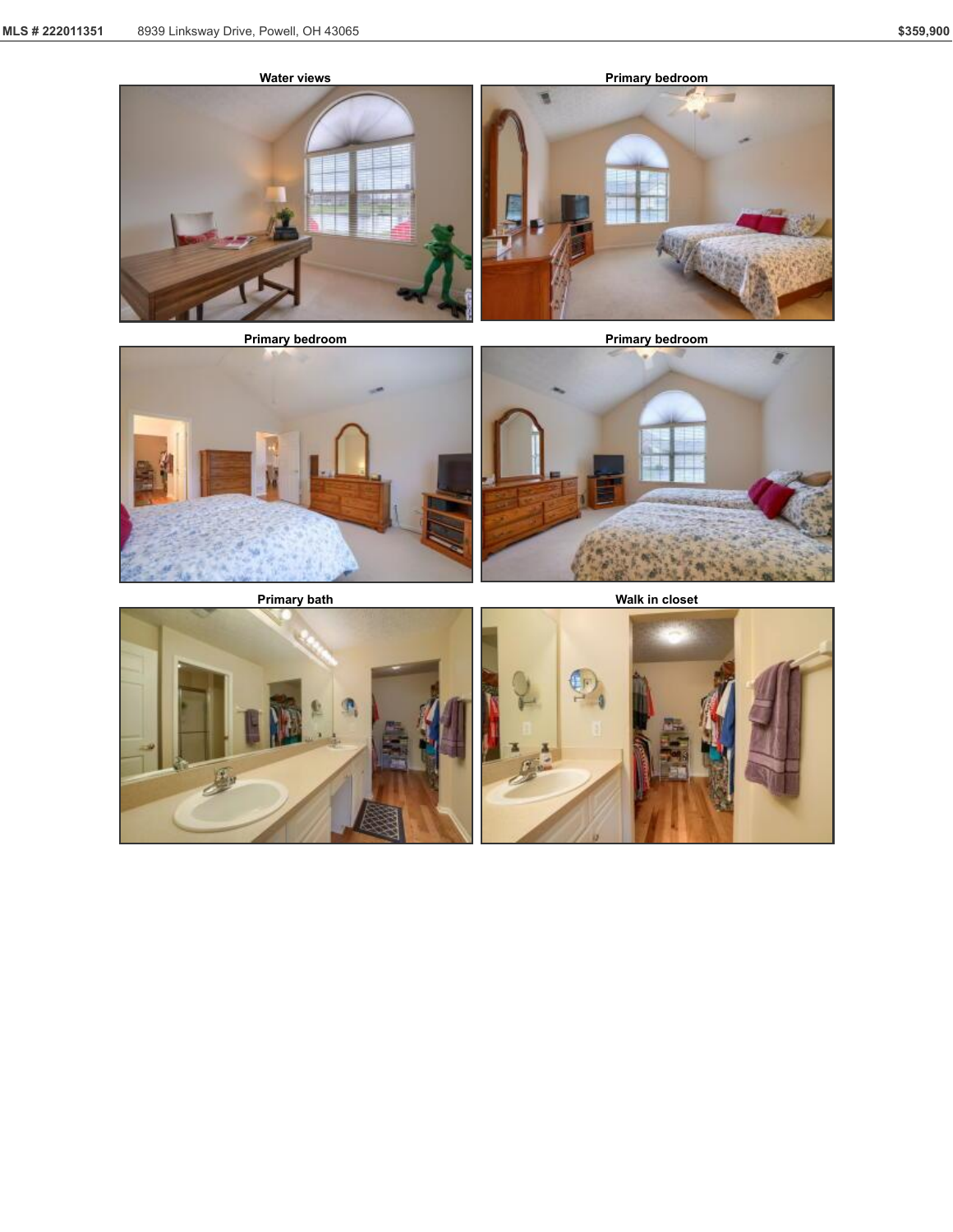



**Guest bedroom Guest bath**







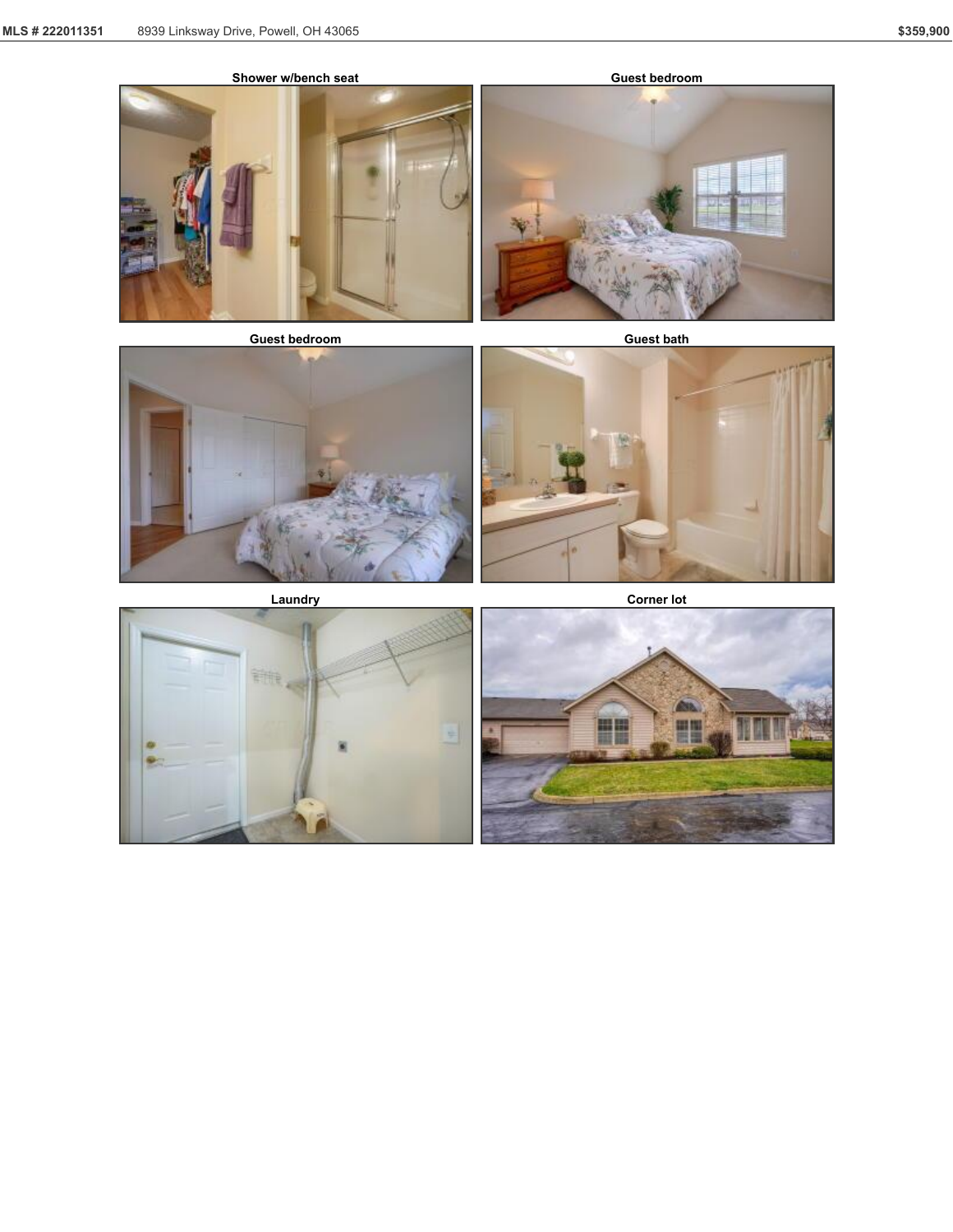



**Pool Community entrance**